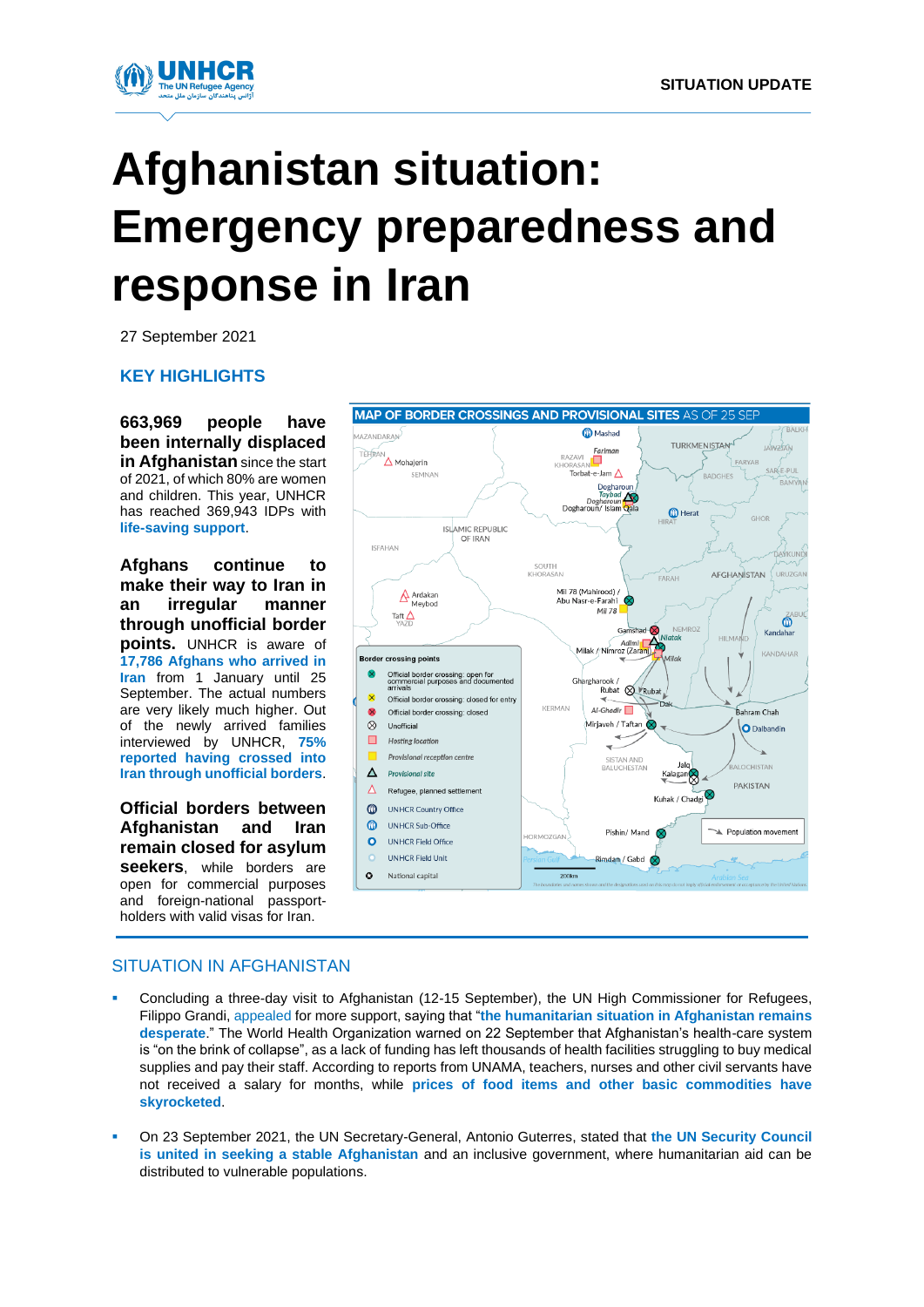

- There have been reports that **women-owned businesses**, especially restaurants and cafes, have remained closed by the Taliban in Kabul. "Women have been progressively excluded from the public sphere, prohibited from appearing without a male guardian and face increasing restrictions on their right to work," the UN High Commissioner for Human Rights Michelle Bachelet said at the UN General Assembly on 21 September. Additionally, the UN Deputy Secretary-General Amina Mohammed said during a panel discussion on **supporting a future for girls' education in Afghanistan**, held on the margins of UNGA, that ensuring all Afghan girls can be educated must be "a zero condition" for the Taliban, before international recognition of their de facto authority can be considered.
- On 24 September, the U.S. Department of the Treasury's Office of Foreign Assets Control (OFAC) **issued two general licenses** to support the continued flow of humanitarian assistance to the people of Afghanistan and other activities that support basic human needs in Afghanistan.

### DISPLACEMENT TO IRAN

- From 1 January to 25 September, UNHCR identified **17,786 Afghans who newly arrived in Iran** (based on 4,282 heads of households who approached UNHCR directly at our receptions). Amongst them, 587 families (consisting of 2,448 individuals) were interviewed, of which:
	- o **47%** were children and **60%** were female.
	- o **41%** were Hazara and **37%** were Tajik.
	- o **24%** were female-headed households.
	- o **84%** report having no legal registration status in Iran, while others have valid visas (6%) and other types of documents.
	- o The majority of new arrivals reported their need for access to livelihoods and documentation, as well as **urgent need for food and shelter**.
- Additionally, as per information received by Iran's Bureau for Aliens and Foreign Immigrants Affairs (BAFIA), **218 Afghans** (88 in Khorasan Razavi and 130 in Sistan and Baluchistan) are being hosted by the government.
- However, the number of newly arrived Afghans are understood to be much higher than reported by UNHCR as many Afghans continue to cross into Iran undetected and, for fear of being apprehended by authorities, do not make themselves known to the government or UNHCR. UNHCR continues to face challenges in monitoring arrivals and verifying figures, due to the absence of a centralized registration system and continued lack of access to border areas.
- Iran already hosts some 4 million Afghans (refugees, undocumented, and passport-holders) and has maintained inclusive policies for over 40 years, despite its own economic challenges.

### RETURNS TO AFGHANISTAN

- According to BAFIA, the number of undocumented Afghans who are apprehended while trying to enter Iran, are detained in Sistan and Baluchistan and thereafter deported has reportedly **decreased** from 1,500 per day last week to about 1,000 per day during the reporting week. The reason for this may be the increasingly **restrictive measures of the Taliban**, who are reportedly preventing Afghans without proper documentation from exiting Afghanistan's southern border with Pakistan, which is commonly used for entering Iran. However, this represents a mere fraction of new arrivals, who in larger numbers are succeeding in making their way past border areas and towards urban centres.
- During the reporting period, UNHCR's field office in Dogharoun facilitated the **voluntary repatriation** of a number of Afghans, the majority of which were refugee students who were travelling to Afghanistan to exchange their Amayesh cards for a passport and **student visa**. BAFIA recently announced that, due to the volatile situation in Afghanistan, refugee students could make this change in documentation in Kish island (south of Iran), although this has seemingly not yet been implemented.
- UNHCR issued a **non-return advisory** for Afghanistan on 16 August 2021, which remains in place. UNHCR reiterates its call for a bar on returns of Afghan nationals, including asylum seekers who have had their claims rejected. UNHCR is seeking further clarity and reiterating the principle of non-refoulement to the Government.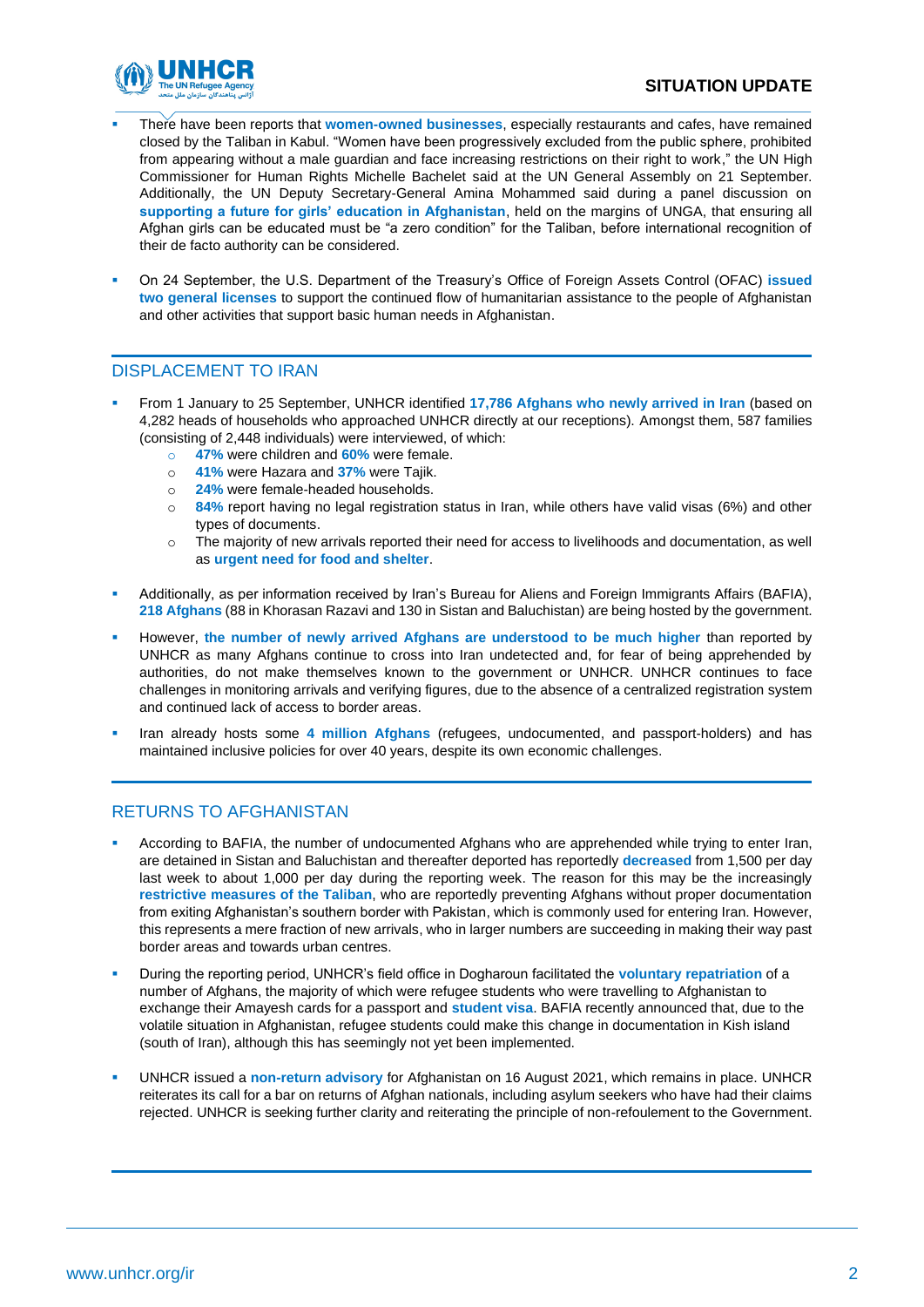

### APPROACHES TO UNHCR OFFICES

- By the end of September, **the number of persons approaching UNHCR offices** decreased to 30-50 compared to approximately 400-500 Afghan persons of concern who were approaching UNHCR premises in late August and early September. This decrease can be attributed to the wide-scale information-sharing by UNHCR offices, partners, and consular sections of Embassies, addressing the misinformation regarding resettlement.
- UNHCR's [help page](https://help.unhcr.org/iran/en/) for Afghans who recently arrived in Iran is updated regularly. Embassies are encouraged to further share UNHCR's [announcement](https://www.unhcr.org/ir/2021/09/26/announcement-on-services-available-for-the-undocumented/) on what services are available to undocumented Afghans, as they deem necessary.
- UNHCR continues to advocate for States to **include Afghan refugees in Iran in any resettlement programming**, including as a tool to reduce the number of vulnerable refugees attempting secondary movements. In 2022, 80,000 refugees in Iran will need resettlement (10% of the refugee population). UNHCR can best support those most in need of resettlement if countries provide flexible criteria for resettlement (i.e., not only focusing on women and girls). Resettlement is a tangible sign of international responsibility-sharing, in line with the Global Compact on Refugees.

### REGIONAL REFUGEE PREPAREDNESS AND RESPONSE PLAN (RRPRP)

On 25 August, UNHCR launched the **[Afghanistan Situation Regional Refugee Preparedness and Response](https://data2.unhcr.org/en/documents/details/88385)  [Plan](https://data2.unhcr.org/en/documents/details/88385)** (RRPRP). This is an inter-agency plan with 11 partners working on a coordinated response to potential outflows, by supporting the host countries of Iran, Pakistan, Tajikistan, Turkmenistan, and Uzbekistan. This plan focuses on preparedness, limited emergency response, and expanded support to regular programmes**.**

- The worst-case contingency planning figure is of 515,000 new Afghans displaced across borders over six months, with **150,000** arrivals in Iran.
- During the reporting period, a mission was underway in Sistan and Baluchistan to the Niatak site by UNHCR, UNICEF, NRC, PDA (local NGO) and BAFIA representatives, as follow up to previous assessment missions. A **shelter** strategy is currently under discussion, with priorities including interventions related to basic site preparation and construction of WASH facilities and water network. UNHCR and NRC will be supporting the development of 8 blocks each (16 out of a total of 28 planned) this year. Development of more than **8 blocks this year** would, for UNCHR, be dependent on additional funding. Simultaneously, advocacy continues for enhanced responses to the needs of the increasingly large number of new arrivals in urban settings.
- In line with standing global arrangements, the Refugee Coordination Model has been activated in Iran under the leadership of UNHCR and in support of the Government of Iran, and regular sector working group meetings are taking place. UNHCR has instituted a biweekly bilateral Task Force meeting with the Bureau for Aliens and Foreign Immigrants Affairs (BAFIA) to discuss the operational response for the new arrivals.

#### **NATIONAL CONTINGENCY PLANNING**

The Government of Iran informed UNHCR that, under a worst-case scenario, they anticipate that up to **500,000 new arrivals from Afghanistan could enter Iran over 6-months**. In case of an influx, new arrivals would reportedly be granted access to Iranian territory and settled in locations along the border. Shelter, health and food would be the priorities to cope with the Government's scenario.

Such contingency planning is a Government-led process. UNHCR continues to seek additional guidance and clarity on various issues, including the status that will be conferred to new arrivals and the process for receiving them.

**UNHCR coordinates the refugee response among international actors in Iran**, with 18 participating UN agencies and international NGOs under its leadership, in line with the globally-agreed **Refugee Coordination Model**. UNHCR and BAFIA convene on a regular basis, through an agreed-upon biweekly/bilateral meeting. Discussions are ongoing around options for more inclusive coordination.